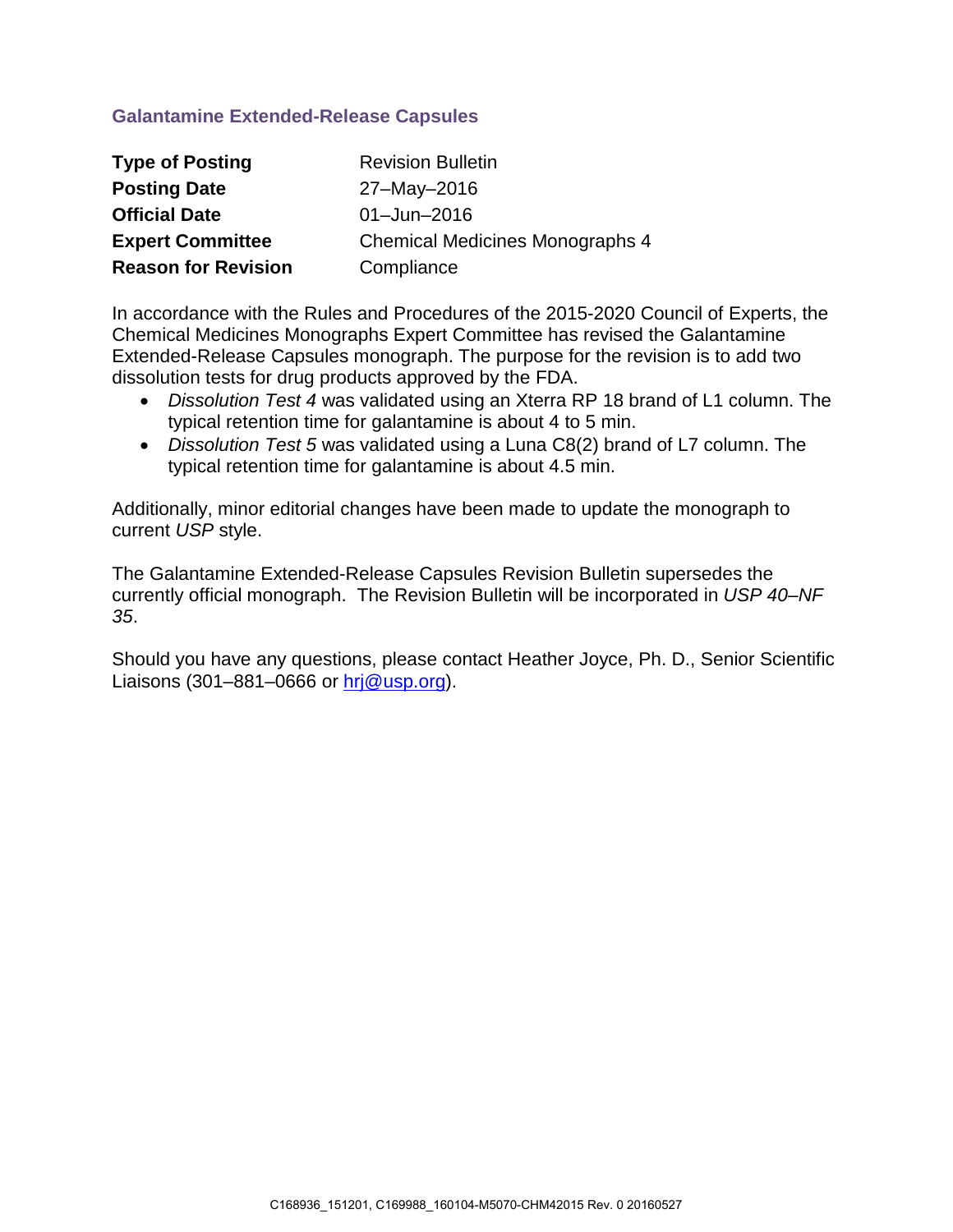# **Galantamine Extended-Release Calantamine Extended-Release Capsules Capsules Capsules Chromatographic system**

- Galantamine Extended-Release Capsules contain ga-<br>**Iantamine hydrobromide (C<sub>17</sub>H<sub>21</sub>NO<sub>3</sub> · HBr) equivalent to** NLT 90.0% and NMT 110.0% of the labeled amount of **Flow rate:** 1.2 mL/min **particle 1.6-mm × 15.0-cm**<br>galantamine (C<sub>17</sub>H<sub>21</sub>NO<sub>3</sub>).
- [NOTE—Throughout the following procedures, protect sam- **System suitability** ples, the Reference Standard, and solutions containing<br>them from light by using low-actinic glassware.] **Sample:** *Standard solution*<br>**Suitability requirements** them from light by using low-actinic glassware.] **Suitability requirements**<br>Tailing factor: NMT 1.7

### •

• **A. INFRARED ABSORPTION**  $\langle 197K \rangle$ <br> **Sample:** Prepare a potassium bromide dispersion as<br>
follows. Remove four beads from within one Capsule.<br>
Grind the beads into a fine powder, and combine with<br>
potassium bromide.<br>

- ing USP Galantamine Hydrobromide RS.<br>**Acceptance criteria:** The IR spectra of the Sample and **Example 18 Result = (r**<sub>u</sub>/r<sub>s</sub>) × (C<sub>s</sub>/C<sub>u</sub>) × (M<sub>r1</sub>/M<sub>r2</sub>) × 100 the *Standard* exhibit similar absorption bands at *r<sub>U</sub>* = peak response from the *Sample solution*<br>
2800–2400 cm<sup>−1</sup>, 1700–1500 cm<sup>−1</sup>, and 850–750 cm<sup>−1</sup>. *r<sub>S</sub>* = peak response from the *Standard solutio*<br>
The retenti
- B. **B**. The retention time of the major peak of the *Sample*  $C_5$  = concentration of USP Galantamine
- obtained in the *Assay*. (mg/mL)  $C_U$  = nominal contained in the *Assay*.

## •

- **Buffer:** 4.0 g/L of monobasic potassium phosphate in **PERFORMANCE TESTS** water adjusted with <sup>6</sup>.5 N sodium hydroxide TS<sub>• (RB 1-Jun-</sub>  $_{2016}$  to a pH of 6.5
- **Mobile phase:** Acetonitrile and *Buffer* (10:90) *Change to read:* **Standard stock solution:** 0.62 mg/mL of USP Galantamine Hydrobromide RS (equivalent to 0.48 mg/ • **<sup>D</sup>ISSOLUTION** 〈**711**〉 mL of galantamine) prepared as follows. Transfer a suit- **Test 1** able quantity of USP Galantamine Hydrobromide RS to<br>
a suitable flask, and dissolve in 20% of the flask vol-<br>
ume of methanol. Dilute with *Buffer* to volume.<br> **Standard solution:** 0.048 mg/mL of galantamine from<br>
the *Sta*

**Sample stock solution:** Prepare the solution using the<br>
appropriate nominal concentration of galantamine<br>
stated in *Table 1*. Transfer the contents of 10 Capsules<br>
to a suitable volumetric flask. Add 20% of the final<br>
f

|                                         |                                                           | <b>Sample solution:</b> Pass a portion of the solution under                                                                         |
|-----------------------------------------|-----------------------------------------------------------|--------------------------------------------------------------------------------------------------------------------------------------|
| <b>Capsule Strength</b><br>(mg/Capsule) | <b>Nominal Concentration of</b><br>Galantamine<br>(mq/mL) | test through a suitable filter of 0.45-um pore size.<br>Chromatographic system<br>(See Chromatography $(621)$ , System Suitability.) |
|                                         | 0.32                                                      | Mode: LC                                                                                                                             |
|                                         | 0.32                                                      | Detector: UV 280 nm                                                                                                                  |
|                                         | 0.48                                                      | Column: 4.6-mm $\times$ 15.0-cm; 5-µm packing L1                                                                                     |

**Sample solution:** Nominally 0.048 mg/mL of ga-<br>Iantamine prepared as follows from the Sample stock **Run time:** NLT 1.5 times the retention time of lantamine prepared as follows from the *Sample* stock **Run time:** Network of the sample stock and return times the return of the *Sample stock* and return time of the *Sample stock* and *qalantamine solution*. Transfer a suitable volume of the *Sample stock* galantamine *solution* to an appropriate volumetric flask, and dilute

with *Buffer* to volume. Pass through a suitable filter of 0.45-µm pore size. Discard the first 5 mL, and use the

Commatography **(621)**, *System Suitability*.)<br>
Calantamine Extended-Release Capsules contain ga-<br>
lantamine hydrobromide (C<sub>17</sub>H<sub>21</sub>NO<sub>3</sub> · HBr) equivalent to **Detector:** UV 288 nm<br> **Column:** 4.6-mm × 15.0-cm; 5-µm packing **Injection volume:** 20 μL<br>System suitability **Tailing factor:** NMT 1.7<br> **Relative standard deviation:** NMT 1.0%<br> **Relative standard deviation:** NMT 1.0%

- 
- = peak response from the *Standard solution*<br>= concentration of USP Galantamine
- *solution* corresponds to that of the *Standard solution*, as Hydrobromide RS in the *Standard solution*
- **ASSAY ASSAY SAMPLE ASSAY SAMPLE ASSAY SAMPLE ASSAY SAMPLE ASSAY SAMPLE ASSAY SAMPLE ASSAY SAMPLE ASSAY SAMPLE ASSAY** *M***<sub>t</sub> and <b>a** molecular weight of galantamine, 287.35 **M**<sub>c</sub> and *M***<sub>c</sub>** and *M***<sub>c**</sub>
	- = molecular weight of galantamine, 287.35
- **Change to read: Change to read:** *M<sub>r2</sub>* **= molecular weight of galantamine** 
	- hydrobromide, 368.27
	- **<sup>P</sup>ROCEDURE Acceptance criteria:** 90.0%–110.0%

- 
- 
- 
- 

Standard solution: (L/900) mg/mL of galantamine

from the *Standard stock solution* in *Medium*, where *L* is **Table 1** the label claim of galantamine in mg/Capsule

<sup>24</sup> 0.48 **Column:** 4.6-mm × 15.0-cm; 5-µm packing L1 **Flow rate:** 1 mL/min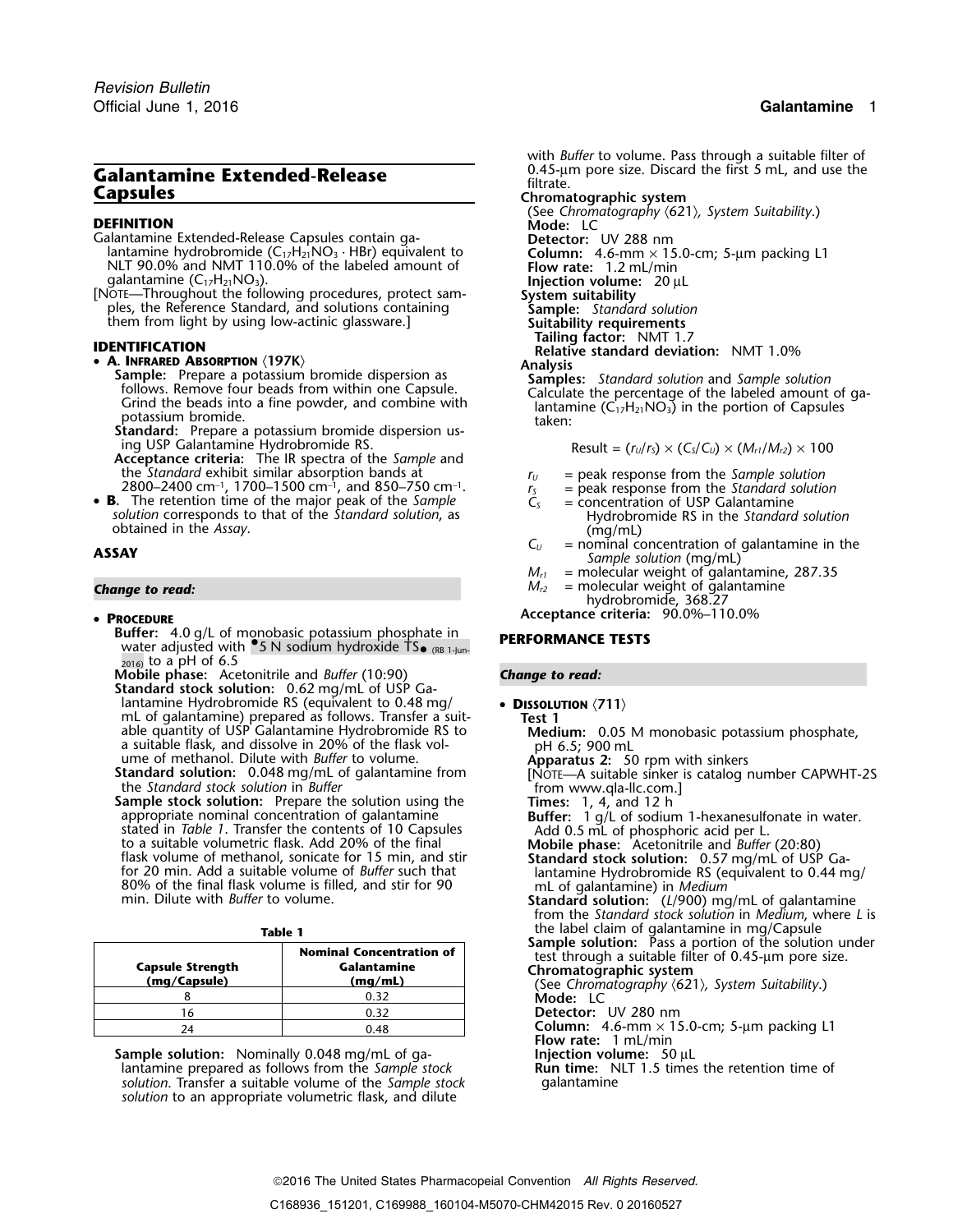- **Suitability requirements<br>Tailing factor: NMT 2.0 Relative standard deviation: NMT 2.0%**
- Calculate the concentration  $(C_i)$  of galantamine **Column temperature:**<br> $(C_1, H_2, N_1)$  in the sample withdrawn from the ves-<br>**Flow rate:** 0.7 mL/min  $(C_{17}H_{21}NO_3)$  in the sample withdrawn from the vessel at each time point (*i*):

 $Result_i = (r_U/r_S) \times C_S \times (M_{r1}/M_{r2})$ 

- $r_U$  = peak response from the *Sample solution*<br> $r_S$  = peak response from the *Standard solution*
- 
- 
- 
- 
- galantamine  $(C_1, H_2, NO_3)$  dissolved at each time Result<sub>i</sub> =  $(r_U/r_S) \times C_S \times (M_{r1}/M_{r2})$ point (*i*):

$$
Result_1 = C_1 \times V \times (1/L) \times 100
$$

Result<sub>2</sub> = {[
$$
C_2 \times (V - V_s)
$$
] + ( $C_1 \times V_s$ )} \times (1/L) \times 100

Result<sub>3</sub> = (
$$
{C_3 \times [V - (2 \times V_5)]}
$$
) +  $[(C_2 + C_1) \times V_5]$ ) × (1/  
\n $l$ ) × 100  
\n*M<sub>12</sub>* = molecular weight of galantamine  
\nhydrobromide, 368.27  
\nCalculate the percentage of the labeled amount of

- galantamine (C17H21NO3) dissolved at each time *<sup>C</sup><sup>i</sup>* = concentration of galantamine in the portion of point (*i*): sample withdrawn at time point *i* (mg/mL) *V* = volume of *Medium*, 900 mL<br> *L* = label claim (mg/Capsule)<br> *L* = label claim (mg/Capsule)
- 
- 
- $V_s$  = volume of the *Sample solution* withdrawn at each time point (mL)

| <b>Time Point</b> | Time<br>'n | <b>Amount</b><br><b>Dissolved</b><br>$\mathcal{P}(\mathbf{o})$ |
|-------------------|------------|----------------------------------------------------------------|
|                   |            | $20 - 40$                                                      |
|                   |            | $40 - 65$                                                      |
|                   |            | NIT 75                                                         |

The percentage of the labeled amount of galantamine  $(C_1,H_{21}NO_3)$  dissolved at the times specified con-

forms to *Dissolution* 〈711〉*, Acceptance Table 2*. **Table 3 Test 2:** If the product complies with this test, the label-<br>
ing indicates that it meets USP *Dissolution Test 2*. **Medium: 0.05** M monobasic potassium phosphate, pH 6.5; 900 mL

- 100-mL volumetric flask containing 50% of the flask volume of water. Dilute with water to volume. $\bullet$  (RB 1.
- **Mobile phase:** Acetonitrile and *Solution A* (7:93) **Standard stock solution:** 0.23 mg/mL of USP Ga-
- lantamine Hydrobromide RS (equivalent to 0.18 mg/ mL of galantamine) in *Medium*
- **Standard solution:** (*L*/900) mg/mL of galantamine basic potassium phosphate and 0.56 g/L of sodium from the *Standard stock solution* in *Medium*, where *L* is hydroxide adjusted, if necessary, with phosphoric adjusted b the label claim of galantamine, in mg/Capsule

**System suitability**<br>**Sample:** Standard solution **Sample solution:** Pass a portion of the solution under<br>**Sample:** Standard solution test through a suitable filter.<br>**Chromatographic system** (See Chromatography  $(621)$ , System Suitability.)<br>Mode: LC **Analysis Detector:** UV 230 nm **Sample Solumn:** 3.0-mm × 15.0-cm; 5-µm packing L1 Column temperature: 35° sel at each time point (*i*): **Injection volume:** 10 µL **Run time:** NLT 1.6 times the retention time of **System suitability<br>
Sample:** Standard solution<br> **Suitability requirements**  $r_s$  = peak response from the *Standard solution*<br>  $C_s$  = concentration of USP Galantamine **Relative standard deviation:** NMT 2.0%<br>
Hydrobromide RS in the *Standard solution* **Analysis** Examples: Standard solution<br>  $M_{r1}$  = molecular weight of galantamine, 287.35<br>  $M_{r2}$  = molecular weight of galantamine, 287.35<br>  $M_{r2}$  = molecular weight of galantamine<br>  $M_{r2}$  = molecular weight of galantamine<br>  $M_{r$ 

- $r_U$  = peak response from the *Sample solution*<br> $r_S$  = peak response from the *Standard solution*<br> $C_S$  = concentration of USP Galantamine
	-
	- $=$  concentration of USP Galantamine
	- Hydrobromide RS in the *Standard solution* (mg/mL)
	-
	- $M_{r1}$  = molecular weight of galantamine, 287.35  $M_{r2}$  = molecular weight of galantamine

$$
Result_1 = C_1 \times V \times (1/L) \times 100
$$

each time point (mL) each time point (mL)  $Result_2 = \{[C_2 \times (V - V_5)] + (C_1 \times V_5)\} \times (1/L) \times 100$ 

**Table 2**  
Result<sub>3</sub> = (
$$
{C_3 \times [V - (2 \times V_3)]} + [(C_2 + C_1) \times V_3] \times (1/2) \times 100
$$

 $T_i$  = concentration of galantamine in the portion of sample withdrawn at time point *i* (mg/mL)<br>  $V$  = volume of *Medium*. 900 mL

= volume of *Medium*, 900 mL

 $L =$  label claim (mg/Capsule)<br> $V_s =$  volume of the Sample sol  $=$  volume of the *Sample solution* withdrawn from the *Medium* (mL)<br>**Tolerances:** See *Table 3*.

| <b>est z:</b> If the product complies with this test, the label-<br>ing indicates that it meets USP Dissolution Test 2.<br>Medium: 0.05 M monobasic potassium phosphate,<br>pH 6.5; 900 mL | <b>Time Point</b> | Time<br>(h) | <b>Amount</b><br><b>Dissolved</b><br>(%) |
|--------------------------------------------------------------------------------------------------------------------------------------------------------------------------------------------|-------------------|-------------|------------------------------------------|
| Apparatus 2: 50 rpm                                                                                                                                                                        |                   |             | $22 - 38$                                |
| <b>Times:</b> 1, 4, and 12 h                                                                                                                                                               |                   |             | $50 - 70$                                |
| <b>Solution A:</b> Transfer 0.5 mL of phosphoric acid to a                                                                                                                                 |                   |             | <b>NLT 80</b>                            |

The percentage of the labeled amount of galantamine  $\frac{1}{10-2016}$ <br>Jun-2016)<br>**Jun-2016** (C<sub>17</sub>H<sub>21</sub>NO<sub>3</sub>) dissolved at the times specified con-<br>**Jun-2016** (C<sub>17</sub>H<sub>21</sub>NO<sub>3</sub>) dissolved at the times specified con-<br>**Supports** to Dissolution (711), Acceptance Table 2.

**Test 3:** If the product complies with this test, the labeling indicates that it meets USP Dissolution Test 3. mL of galantamine) in *Medium*<br>**Standard solution:** (L/900) mg/mL of galantamine basic potassium phosphate and 0.56 g/L of sodium from the *Standard stock solution* in *Medium*, where *L* is hydroxide adjusted, if necessary, with phosphoric acid  $\bullet$  <sub>(RB 1-Jun-2016)</sub> to a pH of 6.5); 900 mL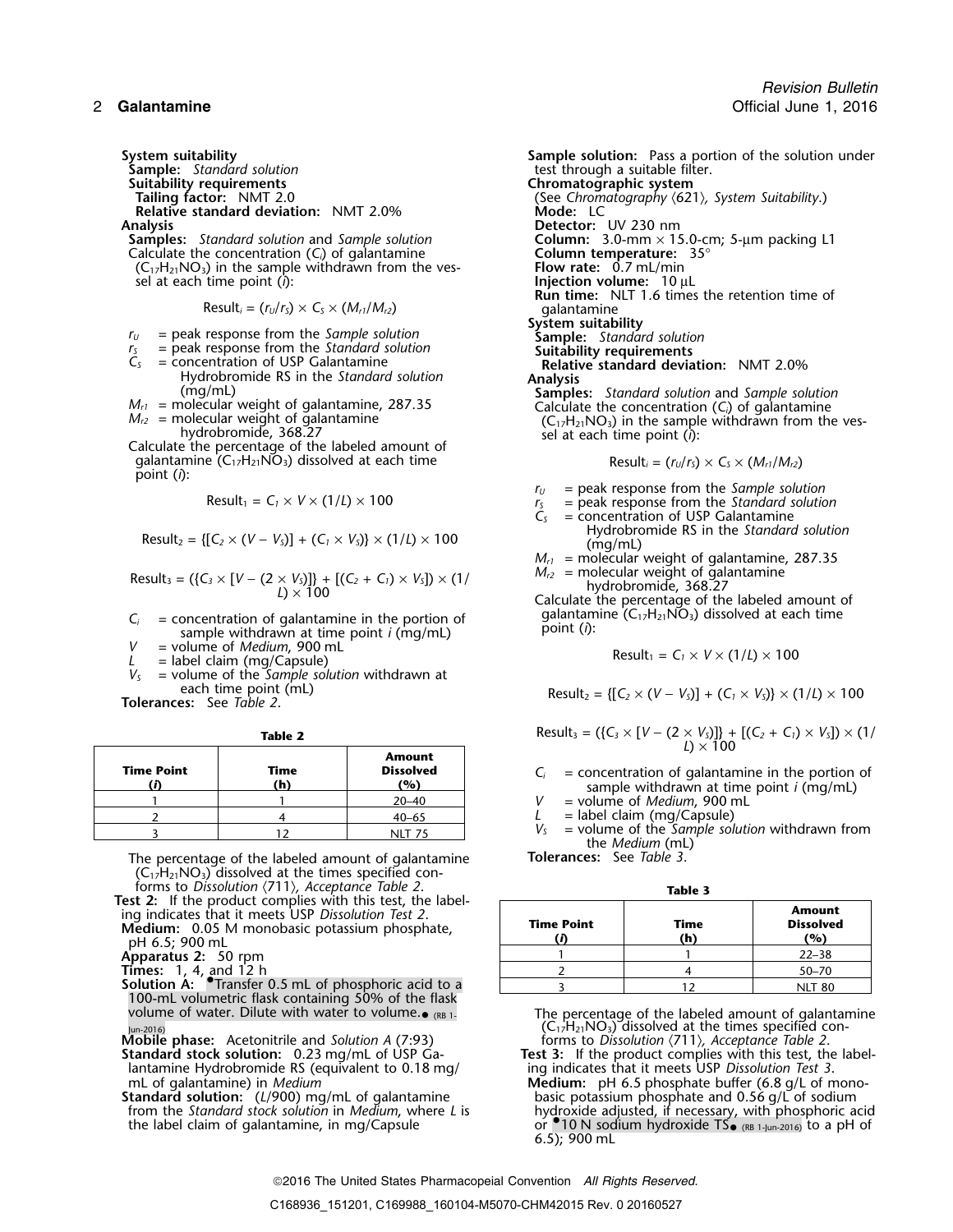**Apparatus 2:** 50 rpm, with stainless steel wire helix **Tolerances:** See *Table 4*. sinkers

- **Times:** 1, 2, 4, and 12 h **Table 4 Buffer:** To each L of 6.8-g/L potassium phosphate in sulting solution with phosphoric acid to a pH of 2.5. Pass through a suitable membrane filter of 0.45-µ<sup>m</sup> **(***i***) (h) (%)** pore size, and use the filtrate.
- 
- **Mobile phase:** Acetonitrile and *Buffer* (8:92)<br>**Standard stock solution:** 0.23 mg/mL of USP Galantamine Hydrobromide RS (equivalent to 0.18 mg/<br>mL of galantamine) in *Medium*<br>**Standard solution:** (L/900) mg/mL of galantamine
- **Standard solution:** (L/900) mg/mL of galantamine<br>from the *Standard stock solution* in *Medium*, where L is<br>the label claim of galantamine, in mg/Capsule<br>**Sample solution:** Pass a portion of the solution under<br>test throu
- 
- 
- 
- 
- 
- 
- 
- 
- 
- 
- 
- 
- 

Detector: UV 230 nm<br>
Column: 4.6-mm × 15.0-cm; 5-µm packing L1<br>
Flow rate: 1.5 mL/min<br>
Flow rate: 1.5 mL/min<br>
Intersection volume: 50 µL<br>
Run time: NLT 2 times the retention time of<br>
adjusted, if necessary, with 5 N sodiu

 $\text{Result}_i = (r_U/r_S) \times C_S \times (M_{r1}/M_{r2})$  **Mode:** LC **Detector:** UV 230 nm

- 
- 
- 
- 
- 
- $M_{r_1}$  = peak response from the *Sample solution*<br>  $M_{r_2}$  = peak response from the *Standard solution*<br>  $M_{r_1}$  = molecular weight of galantamine *Sample solution*<br>  $M_{r_2}$  = molecular weight of galantamine, 287.35<br>

$$
Result_1 = C_1 \times V \times (1/L) \times 100
$$

$$
Result_2 = [(C_2 \times V) + (C_1 \times V_5)] \times (1/L) \times 100
$$

Result<sub>3</sub> = {
$$
(C_3 \times V)
$$
 +  $[(C_2 + C_1) \times V_3]$ } × (1/L) × 100

Result<sub>4</sub> = {
$$
(C_4 \times V)
$$
 +  $[(C_3 + C_2 + C_1) \times V_3] \times (1/L) \times$   
100  
 $\overrightarrow{C_5}$  = concentration of USP Galantamine  
Hydrobromide RS in the *Standard*

- $C_i$  = concentration of galantamine in the portion of *M<sub>r1</sub>* = molecular weight of galantamine, 287.35 sample withdrawn at time point *i* (mg/mL)  $M_{r2}$  = molecular weight of galantamine
- 
- 
- *V<sup>S</sup>* = volume of the *Sample solution* withdrawn at each time point and replaced with *Medium* (mL)

| urier: To each L of 6.8-9/L potassium phosphate in<br>water add 3.0 mL of triethylamine, and adjust the re-<br>sulting solution with phosphoric acid to a pH of 2.5.<br>Pass through a suitable membrane filter of 0.45-µm | <b>Time Point</b> | Time<br>(h) | <b>Amount</b><br><b>Dissolved</b><br>(%) |
|----------------------------------------------------------------------------------------------------------------------------------------------------------------------------------------------------------------------------|-------------------|-------------|------------------------------------------|
| pore size, and use the filtrate.                                                                                                                                                                                           |                   |             | $18 - 43$                                |
| <b>Aobile phase:</b> Acetonitrile and Buffer (8:92)                                                                                                                                                                        |                   |             | $30 - 50$                                |
| tandard stock solution: 0.23 mg/mL of USP Ga-                                                                                                                                                                              |                   |             | $40 - 65$                                |
| lantamine Hydrobromide RS (equivalent to 0.18 mg/                                                                                                                                                                          |                   |             | <b>NLT 80</b>                            |

solution withdrawn with an equal volume of Medium.<br> **Chromatographic system**<br>
Chromatographic system Suitability.)<br>
(See Chromatography (621), System Suitability.)<br>
Mode: LC<br>
Detector: UV 230 nm<br>
Detector: UV 230 nm<br>
Detec

- 
- 
- 
- 
- 
- 
- 
- -
- 
- 
- 
- 
- 
- 
- -
	-
	-

**Samples:** *Standard solution* and *Sample solution* Calculate the concentration (*C*<sub>*i*</sub>) of galantamine  $(C_{17}H_{21}NO_3)$  in the sample withdrawn from the ves- $\delta$ sel at each time point (*i*):

$$
Result_i = (r_U/r_S) \times C_S \times (M_{r1}/M_{r2})
$$

- *<sup>r</sup><sup>U</sup>* = peak response from the *Sample solution*
- *<sup>r</sup><sup>S</sup>* = peak response from the *Standard solution*
- Hydrobromide RS in the *Standard solution*<br>(mg/mL)
- 
- sample withdrawn at time point *i* (mg/mL)<br> *V* = molecular weight of galantamine<br> *L* = label claim (mg/Capsule)<br> *V<sub>S</sub>* = volume of the *Sample solution* withdrawn at<br> *V<sub>S</sub>* = volume of the *Sample solution* withdrawn a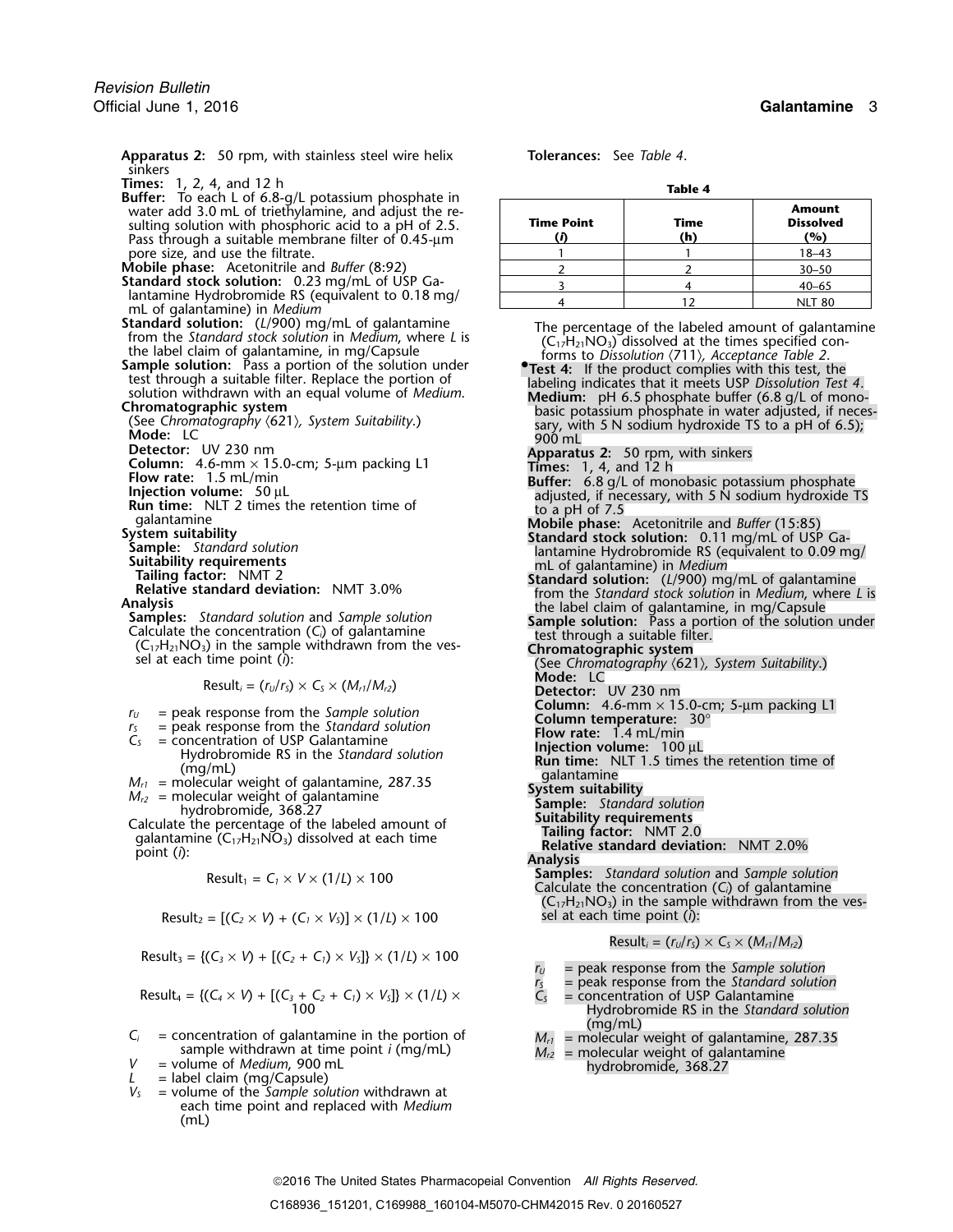Calculate the percentage of the labeled amount of  $r_s$  = peak response from the *Standard solution* galantamine  $(C_{17}H_{21}NO_3)$  dissolved at each time  $C_s$  = concentration of USP Galantamine galantamine (C<sub>17</sub>H<sub>21</sub>NO<sub>3</sub>) dissolved at each time<br>point (*i*):

$$
Result_1 = C_1 \times V \times (1/L) \times 100
$$

$$
Result_2 = \{ [C_2 \times (V - V_5)] + (C_1 \times V_5) \} \times (1/L) \times 100
$$

Result<sub>3</sub> = (
$$
\{C_3 \times [V - (2 \times V_5)]\} + [(C_2 + C_1) \times V_5]) \times (1)
$$
 point (*i*):  
  $L$ ) × 100

 $C_i$  = concentration of galantamine in the portion of sample withdrawn at time point *i* (mg/mL) Result<sup>2</sup> = {[*C<sup>2</sup>* <sup>×</sup> (*<sup>V</sup>* <sup>−</sup> *<sup>V</sup>S*)] + (*C<sup>1</sup>* <sup>×</sup> *<sup>V</sup>S*)} × (1/*L*) ×<sup>100</sup> *<sup>V</sup>* = volume of *Medium*, <sup>900</sup> mL

- 
- 

 $L =$  label claim (mg/Capsule)<br> $V_s =$  volume of the *Sample solution* withdrawn at

**Tolerances:** See *Table 5*.

| <b>Time Point</b> | Time<br>(h) | <b>Amount</b><br><b>Dissolved</b><br>(%) | $-$ vuluitic universibility $\lambda$<br>= label claim (mg/Caps<br>= volume of the Sample<br>each time point (ml |
|-------------------|-------------|------------------------------------------|------------------------------------------------------------------------------------------------------------------|
|                   |             | <b>NMT 40</b>                            | <b>Tolerances:</b> See Table 6.                                                                                  |
|                   |             | 45–70                                    |                                                                                                                  |
|                   |             | NLT 75                                   | Table 6                                                                                                          |

**Medium:** pH 6.5 phosphate buffer (6.8 g/L of monobasic potassium phosphate adjusted, if necessary, with

**Buffer:** To each L of water add 7 mL of triethylamine.<br>**Mobile phase:** Methanol and *Buffer* (25:75), adjusted **• UNIFORMITY OF DOSAGE UNITS** (905): Meet the **Mobile phase:** Methanol and *Buffer* (25:75), adjusted • **UNIFORMITY OF DOSAGE UNITS** 〈**905**〉**:** Meet the

with phosphoric acid or a solution of triethylamine requirements

and water (5:95) to a pH of 6.5 **Standard solution:** 0.025 mg/mL of USP Galantamine **IMPURITIES** Hydrobromide RS (equivalent to 0.02 of galantamine)<br>in *Medium* 

in *Medium Change to read:* **Sample solution:** Pass a portion of the solution under test through a suitable filter.<br>Chromatographic system **• ORGANIC IMPURITIES**<br>Solution A:  $^{\circ}1.7$ 

- 
- **Injection volume:** 20 µL

**Run time:** NLT 1.5 times the retention time of **Table 7** 

**Samples:** *Standard solution* and *Sample solution* Calculate the concentration (C<sub>i</sub>) of galantamine  $(C_{17}H_{21}NO_3)$  in the sample withdrawn from the ves-

*<sup>r</sup><sup>U</sup>* = peak response from the *Sample solution*

- - Hydrobromide RS in the *Standard solution*<br>(mg/mL)
- $M_{r1}$  = molecular weight of galantamine, 287.35  $M_{r2}$  = molecular weight of galantamine = molecular weight of galantamine<br>hydrobromide, 368.27

hydrobromide, 368.27 Result<sup>2</sup> = {[*C<sup>2</sup>* <sup>×</sup> (*<sup>V</sup>* <sup>−</sup> *<sup>V</sup>S*)] + (*C<sup>1</sup>* <sup>×</sup> *<sup>V</sup>S*)} × (1/*L*) ×<sup>100</sup> Calculate the percentage of the labeled amount of galantamine  $(C_{17}H_{21}N\ddot{O}_3)$  dissolved at each time point (*i*):

 $Result_1 = C_1 \times V \times (1/L) \times 100$ 

Result<sub>2</sub> = {
$$
[C_2 \times (V - V_5)] + (C_1 \times V_5)
$$
} × (1/L) × 100

olume of the *Sample solution* withdrawn at Result<sub>3</sub> =  $({C_3} \times [V - (2 \times V_3)]) + [{(C_2 + C_1) \times V_5}] \times (1/\sqrt{2})$ <br>each time point (mL)

- $C_i$  = concentration of galantamine in the portion of **Table 5 Table 5 Table 5 V** = volume of *Medium*, 900 mL
	-
	-
	- $L =$  label claim (mg/Capsule)<br>  $V_s =$  volume of the *Sample solution* withdrawn at **(***i***) (h) (%)** each time point (mL)

| The percentage of the labeled amount of galantamine<br>$(C_{17}H_{21}NO_3)$ dissolved at the times specified con-<br>forms to Dissolution $\langle 711 \rangle$ , Acceptance Table 2. | <b>Time Point</b> | <b>Time</b><br>(h) | Amount<br><b>Dissolved</b><br>(%) |
|---------------------------------------------------------------------------------------------------------------------------------------------------------------------------------------|-------------------|--------------------|-----------------------------------|
| <b>est 5:</b> If the product complies with this test, the label-                                                                                                                      |                   |                    | $10 - 30$                         |
| ing indicates that it meets USP Dissolution Test 5.                                                                                                                                   |                   |                    | $45 - 65$                         |
| <b>Medium:</b> $pH 6.5$ phosphate buffer $(6.8 \text{ g/L of mono-})$                                                                                                                 |                   |                    | NII TRO                           |

0.2 N sodium hydroxide TS to a pH of 6.5); 900 mL The percentage of the labeled amount of galantamine<br>Apparatus 2: 50 rpm with sinkers  $(C_{17}H_{21}NO_3)$  dissolved at the times specified con-**Apparatus 2:** 50 rpm with sinkers (C<sub>17</sub>H<sub>21</sub>NO<sub>3</sub>) dissolved at the times specified con-<br>Times: 1, 4, and 12 h (<sub>R)</sub> example 1 and the times specified con-**Times:** 1, 4, and 12 h **forms to** *Dissolution (7***11)***, Acceptance Table 2***. • (RB 1-**

Chromatographic system<br>
Chromatographic system<br>
(See *Chromatography (621), System Suitability*.) shall be a solution A: <sup>●</sup>1.7 g/L of dibasic potassium phos-<br>
phate• (RB 1-Jun-2016) and <sup>●</sup>3.0 g/L of monobasic po (See C*hromatography* (621), System Suitability.)<br>Mode: LC<br>Datector: LIV 280 nm Mode: LC<br>
Detector: UV 280 nm<br>
Detector: UV 280 nm<br>
Column: 4.6-mm × 15.0-cm; 5-µm packing L7<br> **Solution B:** Acetonitrile<br> **Mobile phase:** See *Table 7*.<br> **Flow rate:** 1 mL/min

| galantamine<br>System suitability                          | Time<br>(min) | <b>Solution A</b><br>(%) | <b>Solution B</b><br>(%) | <b>Flow Rate</b><br>(mL/min) |
|------------------------------------------------------------|---------------|--------------------------|--------------------------|------------------------------|
| <b>Sample:</b> Standard solution                           |               |                          |                          | 0.7                          |
| Suitability requirements<br><b>Tailing factor: NMT 2.0</b> | 22            | 69                       |                          |                              |
| <b>Relative standard deviation: NMT 2.0%</b>               | 24            | 25                       |                          |                              |
| Analysis                                                   | 27            | 25                       |                          |                              |
| <b>Samples:</b> Standard solution and Sample solution      | 29            | 97                       |                          | 0.7                          |
| Calculate the concentration $(C_i)$ of galantamine         | 35            | 97                       |                          |                              |

sel at each time point (*i*): **Diluent:** Methanol and *Solution A* (60:40)

**System suitability solution:** 0.31 mg/mL of USP Ga- Result*<sup>i</sup>* = (*<sup>r</sup>U*/*<sup>r</sup>S*) <sup>×</sup> *<sup>C</sup><sup>S</sup>* <sup>×</sup> (*Mr1*/*Mr2*) lantamine Hydrobromide Related Compounds Mixture RS in *Diluent*

2016 The United States Pharmacopeial Convention *All Rights Reserved.*